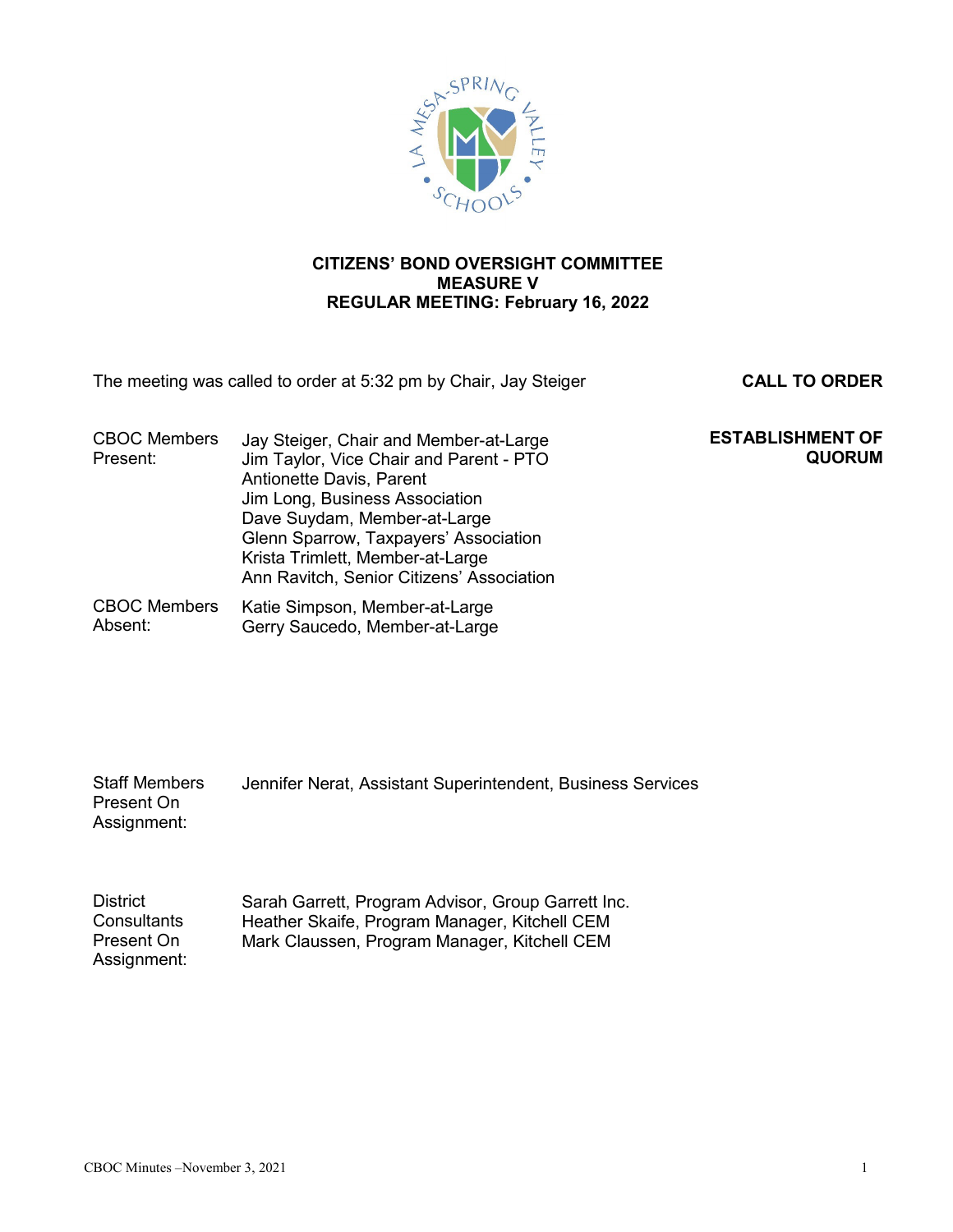

# **APPROVAL OF MINUTES FROM NOVEMBER 3, 2021 CBOC MEETING ACTION**

Motioned by Dr. Glen Sparrow and seconded by Jim Taylor and carried unanimously 6-0.

## **PUBLIC COMMENTS**

No comments were submitted

### **REPORT – MEASURE V BOND PROGRAM**

Jennifer Nerat, Assistant Superintendent, Business Services thanked the members for their support with the Measure V Bond Program and shared a couple of staffing updates.

Mark Claussen, Program Manager from Kitchell presented the members with a program update, overview of projects, finance and schedule.

### **CBOC COMMUNICATIONS**

Jay Steiger, Chair, requested agenda items for the next CBOC meeting to include an ad hoc committee and sub committees.

### **DISTRICT COMMUNICATIONS**

 Kitchell is in the process of developing a dashboard for members of the public to get more information on The Measure V Bond Program. Until the process is complete, documents pertaining to Measure V will be posted on the District website.